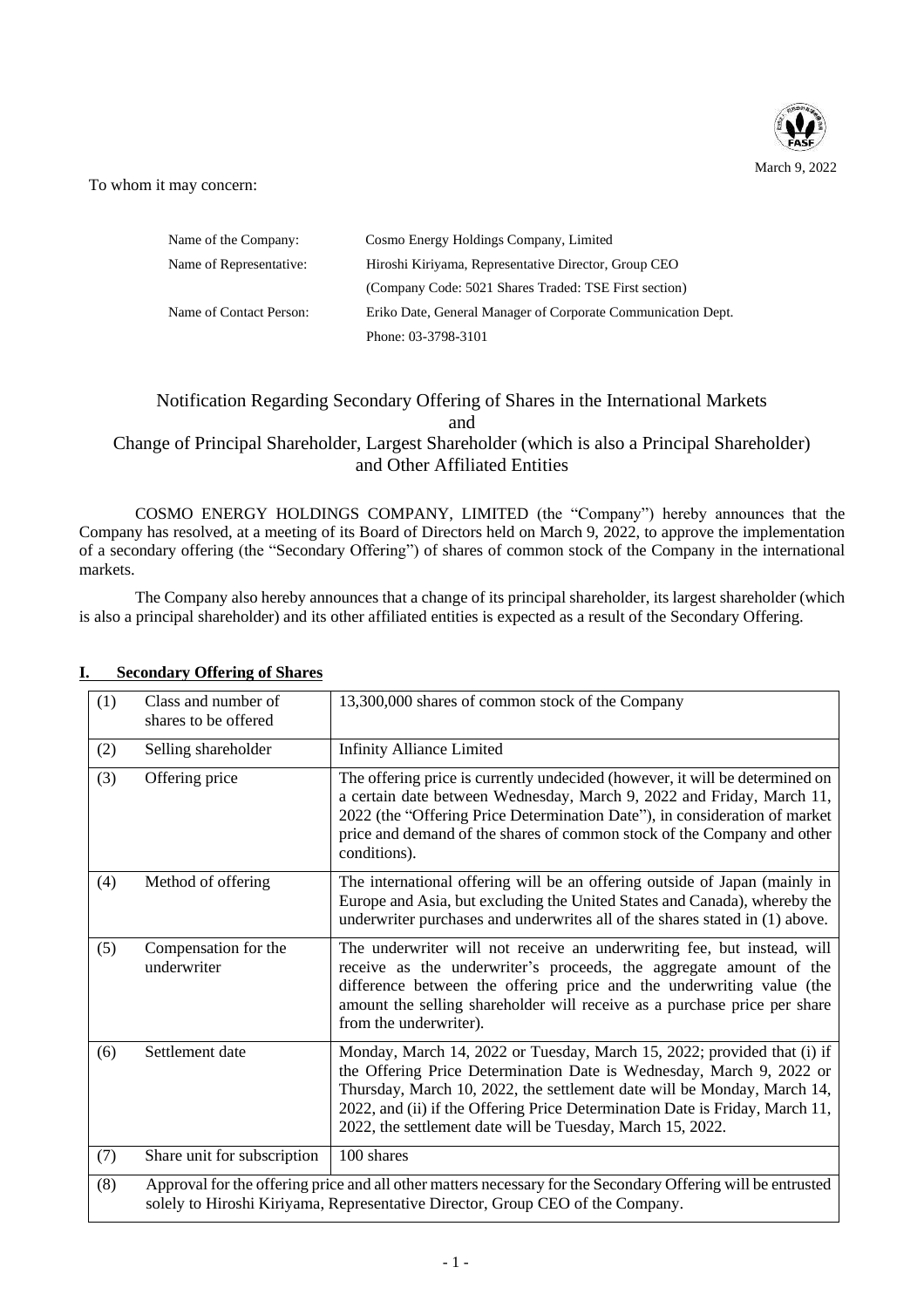#### <Reference>

#### Purpose of the secondary offering of shares

The Company has been consulting with Infinity Alliance Limited (a 100 per cent owned subsidiary of Mubadala Investment Company ("Mubadala"), which is a wholly-owned investment company of the government of the Emirate of Abu Dhabi in the United Arab Emirates), the Company's principal shareholder and the selling shareholder, concerning the sale of shares of common stock of the Company held by the selling shareholder. The Company has determined to approve the implementation of the Secondary Offering, in cooperation with the selling shareholder, in order to improve the liquidity of shares of common stock of the Company in the market and expand the shareholder base, considering the certain business results achieved through the strategic alliance with Mubadala and respecting Mubadala's intentions regarding the sale of shares of common stock of the Company based on the evolution of its investment strategy.

Although the Company expects its capital and business alliance with Mubadala to be dissolved, and Abdulla Mohamed Shadid and Ali Al Dhaheri, Outside Directors of the Company, to resign from their respective positions at the Company, following the consummation of the secondary offering, the Company has confirmed that it will continue to maintain a good relationship with Mubadala.

## **II. Change of Principal Shareholder, Largest Shareholder (which is also a Principal Shareholder) and Other Affiliated Entities**

#### 1. Reason for the change

The Company's principal shareholder, largest shareholder (which is also a principal shareholder) and other affiliated entities are expected to change as a result of the secondary offering of shares of common stock of the Company set forth in "I. Secondary Offering of Shares" above.

#### 2. Overview of shareholders subject to change

Overview of shareholders which no longer will be a principal shareholder and the largest shareholder (which is also a principal shareholder) or other affiliated entities

(i) Infinity Alliance Limited (shareholders which no longer will be a principal shareholder and the largest shareholder (which is also a principal shareholder) and other affiliated entities)

| $(1)$ Name:                  | <b>Infinity Alliance Limited</b>                                         |
|------------------------------|--------------------------------------------------------------------------|
| (2) Address:                 | Vistra Corporate Services Centre, Wickhams Cay II - VG1110, Road         |
|                              | Town, Tortola Island, Virgin Islands, UK                                 |
| (3) Name of representative:  | <b>Andre Namphy</b>                                                      |
| (4) Title of representative: | Director                                                                 |
| (5) Content of businesses:   | Subscription and holding of shares of common stock of the Company        |
| (6) Paid-in capital:         | 37 United Arab Emirates Dirham (¥1,161)                                  |
| (7) Date of incorporation:   | August 21, 2007                                                          |
| (8) Net assets:              | 1,160,083,201 United Arab Emirates Dirham (¥36,392 million)              |
| (9) Total assets:            | 1,160,083,201 United Arab Emirates Dirham (¥36,392 million)              |
| (10) Major shareholders and  | Mubadala Petroleum & Petrochemicals Holding LLC (100%)                   |
| shareholding ratio:          |                                                                          |
| (11) Relations between the   | Capital relations                                                        |
| Company and the relevant     | Infinity Alliance Limited holds 13,300,000 shares of common stock of     |
| shareholder:                 | the Company.                                                             |
|                              | Personnel relations                                                      |
|                              | Two executive directors of Mubadala Investment Company, a parent         |
|                              | company of Infinity Alliance Limited, concurrently serve as directors of |
|                              | the Company.                                                             |
|                              | <b>Business relations</b>                                                |
|                              | Not applicable.                                                          |
|                              |                                                                          |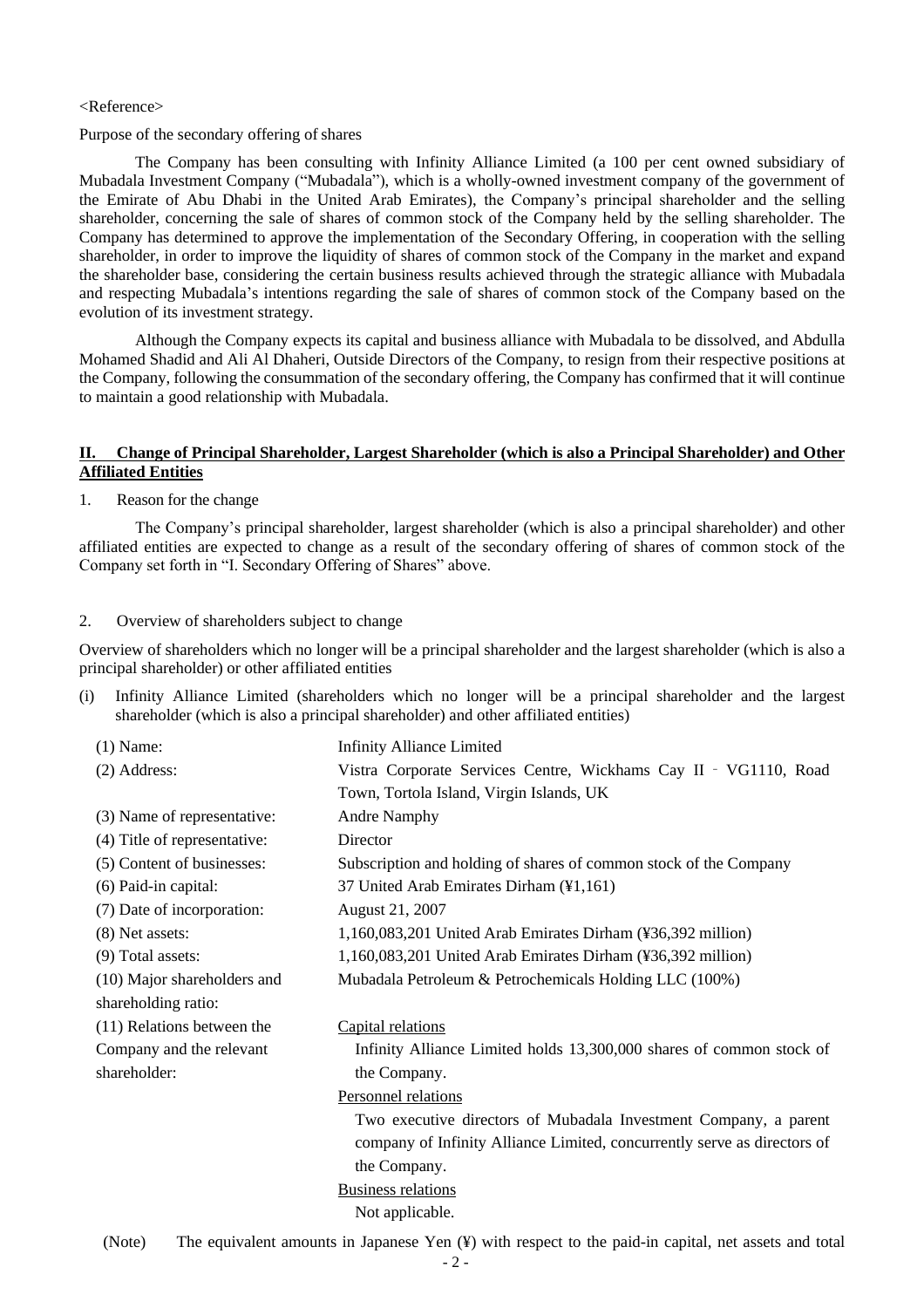assets are calculated by using the exchange rate of 1 United Arab Emirates Dirham = 31.37 Japanese Yen on March 4, 2022.

(ii) Mubadala Petroleum & Petrochemicals Holding LLC (shareholders which no longer will be other affiliated entities)

| $(1)$ Name:                  | Mubadala Petroleum & Petrochemicals Holding LLC                                         |  |  |  |
|------------------------------|-----------------------------------------------------------------------------------------|--|--|--|
| (2) Address:                 | Mamoura Building, Muroor Street, Abu Dhabi, PO Box 45005, United Arab                   |  |  |  |
|                              | Emirates                                                                                |  |  |  |
| (3) Name of representative:  | Alyazia Ali Saleh Ahmed Alkuwaiti                                                       |  |  |  |
| (4) Title of representative: | Director                                                                                |  |  |  |
| (5) Content of businesses:   | Investment inside and outside the Emirate of Abu Dhabi                                  |  |  |  |
| (6) Paid-in capital:         |                                                                                         |  |  |  |
| (7) Date of incorporation:   | September 9, 2018                                                                       |  |  |  |
| (8) Net assets:              |                                                                                         |  |  |  |
| (9) Total assets:            |                                                                                         |  |  |  |
| (10) Major shareholders and  | Mamoura Diversified Global Holding PJSC (99%)                                           |  |  |  |
| shareholding ratio:          |                                                                                         |  |  |  |
| (11) Relations between the   | Capital relations                                                                       |  |  |  |
| Company and the relevant     | Mubadala Petroleum & Petrochemicals Holding LLC indirectly holds                        |  |  |  |
| shareholder:                 | shares of common stock of the Company through its subsidiary, Infinity                  |  |  |  |
|                              | Alliance Limited.                                                                       |  |  |  |
|                              | Personnel relations                                                                     |  |  |  |
|                              | Not applicable.                                                                         |  |  |  |
|                              | <b>Business relations</b>                                                               |  |  |  |
|                              | Not applicable.                                                                         |  |  |  |
| (Note)                       | Muhadala Petroleum & Petrochemicals Holding IIC is a wholly owned subsidiary of Muhadal |  |  |  |

(Note) Mubadala Petroleum & Petrochemicals Holding LLC is a wholly owned subsidiary of Mubadala Investment Company, a company wholly-owned by the government of the Emirate of Abu Dhabi in the United Arab Emirates, and the Company has been informed by Mubadala Investment Company that the paid-in capital, net assets and total assets of Mubadala Petroleum & Petrochemicals Holding LLC are not publicly available information and cannot be disclosed.

(iii) Mamoura Diversified Global Holding PJSC (shareholders which no longer will be other affiliated entities)

| $(1)$ Name:                  | Mamoura Diversified Global Holding PJSC                               |
|------------------------------|-----------------------------------------------------------------------|
| $(2)$ Address:               | Mamoura Building, Muroor Street, Abu Dhabi, PO Box 45005, United Arab |
|                              | Emirates                                                              |
| (3) Name of representative:  | Waleed Ahmed Al Mokarrab Al Muhairi                                   |
| (4) Title of representative: | Director                                                              |
| (5) Content of businesses:   | Investment inside and outside the Emirate of Abu Dhabi                |
| $(6)$ Paid-in capital:       |                                                                       |
| (7) Date of incorporation:   | October 20, 2002                                                      |
| (8) Net assets:              |                                                                       |
| $(9)$ Total assets:          |                                                                       |
| (10) Major shareholders and  | Mubadala Investment Company (100%)                                    |
| shareholding ratio:          |                                                                       |
| (11) Relations between the   | Capital relations                                                     |
| Company and the relevant     | Mamoura Diversified Global Holding PJSC is a parent company of        |
| shareholder:                 | Mubadala Petroleum & Petrochemicals Holding LLC and indirectly        |

holds shares of common stock of the Company.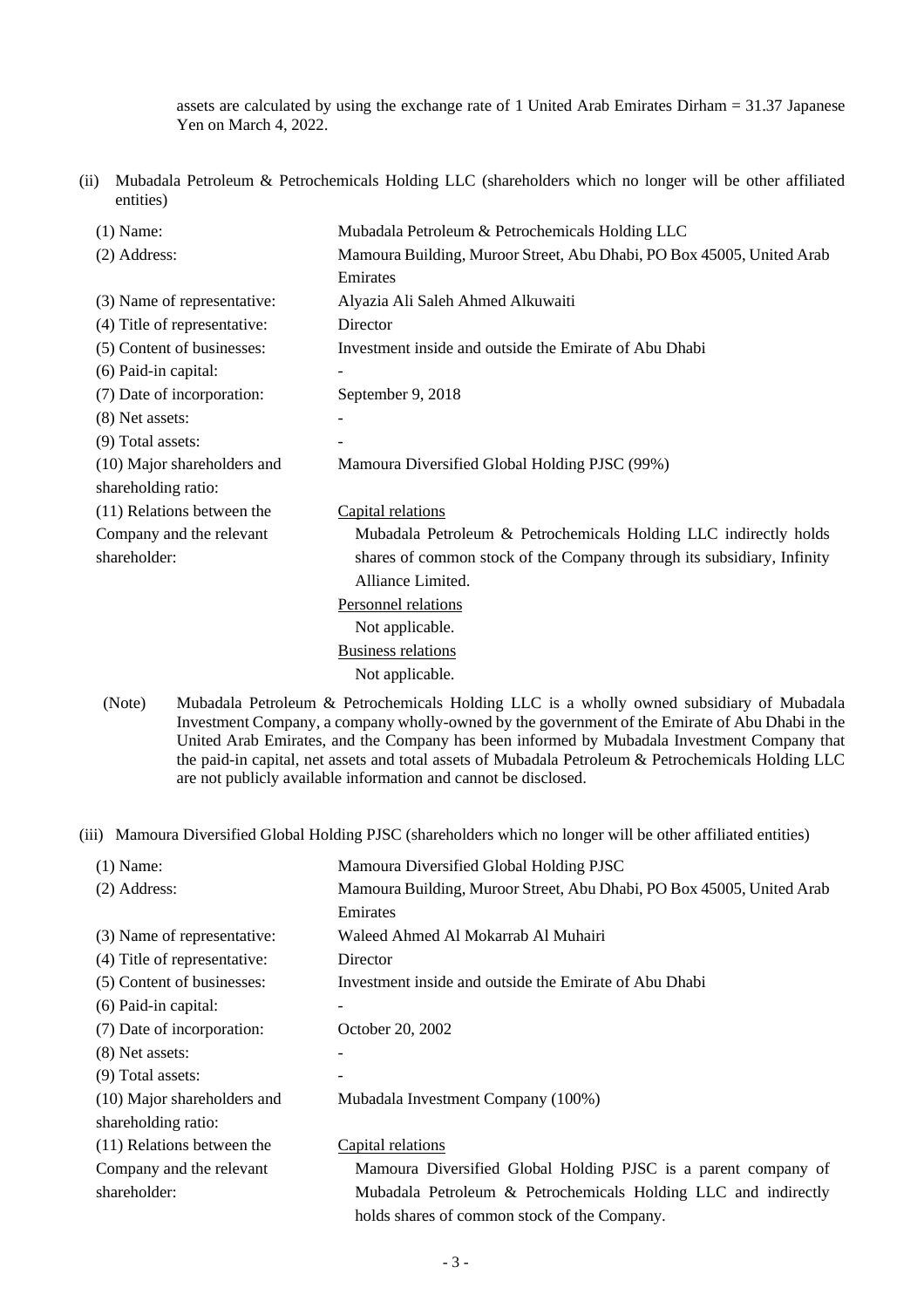# Personnel relations Not applicable. Business relations Not applicable.

(Note) Mamoura Diversified Global Holding PJSC is a wholly owned subsidiary of Mubadala Investment Company, a company wholly-owned by the government of the Emirate of Abu Dhabi in the United Arab Emirates, and the Company has been informed by Mubadala Investment Company that the paidin capital, net assets and total assets of Mamoura Diversified Global Holding PJSC are not publicly available information and cannot be disclosed.

(iv) Mubadala Investment Company (shareholders which no longer will be other affiliated entities)

| $(1)$ Name:                  | Mubadala Investment Company                                                                            |  |  |
|------------------------------|--------------------------------------------------------------------------------------------------------|--|--|
| (2) Address:                 | Mamoura Building, Muroor Street, Abu Dhabi, PO Box 45005, United Arab                                  |  |  |
|                              | Emirates                                                                                               |  |  |
| (3) Name of representative:  | Khaldoon Khalifa Al Mubarak                                                                            |  |  |
| (4) Title of representative: | Director                                                                                               |  |  |
| (5) Content of businesses:   | Investment inside and outside the Emirate of Abu Dhabi                                                 |  |  |
| (6) Paid-in capital:         |                                                                                                        |  |  |
| (7) Date of incorporation:   | March 21, 2017                                                                                         |  |  |
| (8) Net assets:              |                                                                                                        |  |  |
| (9) Total assets:            |                                                                                                        |  |  |
| (10) Major shareholders and  | The government of the Emirate of Abu Dhabi in the United Arab Emirates                                 |  |  |
| shareholding ratio:          | $(100\%)$                                                                                              |  |  |
| (11) Relations between the   | Capital relations                                                                                      |  |  |
| Company and the relevant     | Mubadala Investment Company is a parent company of Mamoura                                             |  |  |
| shareholder:                 | Diversified Global Holding PJSC and indirectly holds shares of common                                  |  |  |
|                              | stock of the Company.                                                                                  |  |  |
|                              | Personnel relations                                                                                    |  |  |
|                              | Abdulla Mohamed Shadid and Ali Al Dhaheri, directors of the Company,                                   |  |  |
|                              | concurrently serve as executive directors of Mubadala Investment                                       |  |  |
|                              | Company.                                                                                               |  |  |
|                              | <b>Business relations</b>                                                                              |  |  |
|                              | Not applicable.                                                                                        |  |  |
| <b>BEITT</b>                 | $\sim$ $\sim$<br>$\mathcal{L}$ and $\mathcal{L}$ and $\mathcal{L}$ and $\mathcal{L}$ and $\mathcal{L}$ |  |  |

(Note) Mubadala Investment Company is a company wholly-owned by the government of the Emirate of Abu Dhabi in the United Arab Emirates, and the Company has been informed by Mubadala Investment Company that its paid-in capital, net assets and total assets are not publicly available information and cannot be disclosed.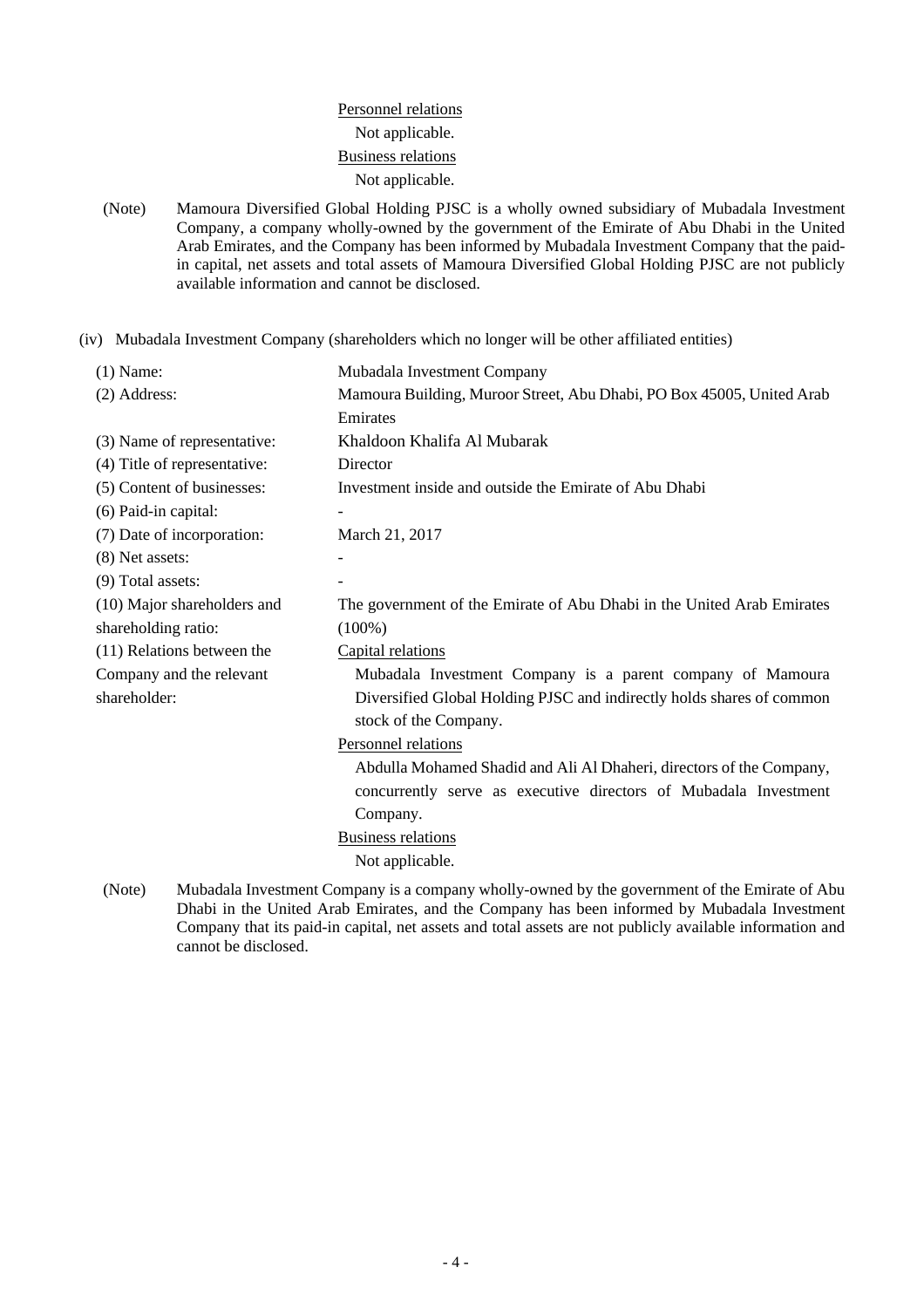3. Number of voting rights held by the shareholder (number of shares held) and percentage of total voting rights before and after change

|                                           |                                                                                                                                       | Number of voting rights                      |                                            |                                              | Ranking |
|-------------------------------------------|---------------------------------------------------------------------------------------------------------------------------------------|----------------------------------------------|--------------------------------------------|----------------------------------------------|---------|
|                                           |                                                                                                                                       | (Number of shares held)                      | among                                      |                                              |         |
|                                           | <b>Status</b>                                                                                                                         |                                              | % of total voting rights                   |                                              |         |
|                                           |                                                                                                                                       | Directly held                                | Indirectly held<br>but counted             | Total                                        |         |
| Before change<br>(as of March 9,<br>2022) | Principal<br>Shareholder,<br>Largest<br>shareholder (which<br>is also a principal<br>shareholder)<br>and other affiliated<br>entities | 133,000<br>(13,300,000)<br>shares)<br>15.70% | $\Omega$<br>$(0 \text{ shares})$<br>$-9/0$ | 133,000<br>(13,300,000)<br>shares)<br>15.70% | First   |
| After change                              |                                                                                                                                       | $\theta$<br>$(0 \text{ shares})$<br>$-9/0$   | 0<br>$(0 \text{ shares})$<br>$-9/0$        | $\Omega$<br>$(0 \text{ shares})$<br>$-9/0$   |         |

(i) Infinity Alliance Limited

# (ii) Mubadala Petroleum & Petrochemicals Holding LLC

|                          |                              | Number of voting rights<br>(Number of shares held) |                                |                      | Ranking      |
|--------------------------|------------------------------|----------------------------------------------------|--------------------------------|----------------------|--------------|
|                          |                              |                                                    | among                          |                      |              |
|                          | <b>Status</b>                | % of total voting rights                           |                                |                      | shareholders |
|                          |                              | Directly held                                      | Indirectly held<br>but counted | Total                |              |
|                          |                              |                                                    |                                |                      |              |
| Before change            |                              | 0                                                  | 133,000                        | 133,000              |              |
| (as of March 9,<br>2022) | Other affiliated<br>entities | $(0 \text{ shares})$<br>$-9/6$                     | (13,300,000)                   | (13,300,000)         |              |
|                          |                              |                                                    | shares)                        | shares)              |              |
|                          |                              |                                                    | 15.70%                         | 15.70%               |              |
|                          |                              | $\Omega$                                           |                                |                      |              |
| After change             |                              | $(0 \text{ shares})$                               | $(0 \text{ shares})$           | $(0 \text{ shares})$ |              |
|                          |                              | $-9/0$                                             | $-9/0$                         | $-9/0$               |              |

## (iii) Mamoura Diversified Global Holding PJSC

|                                           |                              | Number of voting rights             |                                              |                                              | Ranking |
|-------------------------------------------|------------------------------|-------------------------------------|----------------------------------------------|----------------------------------------------|---------|
|                                           |                              | (Number of shares held)             |                                              |                                              | among   |
|                                           | <b>Status</b>                |                                     | % of total voting rights                     |                                              |         |
|                                           |                              | Directly held                       | Indirectly held<br>but counted               | Total                                        |         |
| Before change<br>(as of March 9,<br>2022) | Other affiliated<br>entities | 0<br>$(0 \text{ shares})$<br>$-9/6$ | 133,000<br>(13,300,000)<br>shares)<br>15.70% | 133,000<br>(13,300,000)<br>shares)<br>15.70% |         |
| After change                              |                              | 0<br>$(0 \text{ shares})$<br>$-9/0$ | $(0 \text{ shares})$<br>$-9/0$               | $(0 \text{ shares})$<br>$-9/0$               |         |